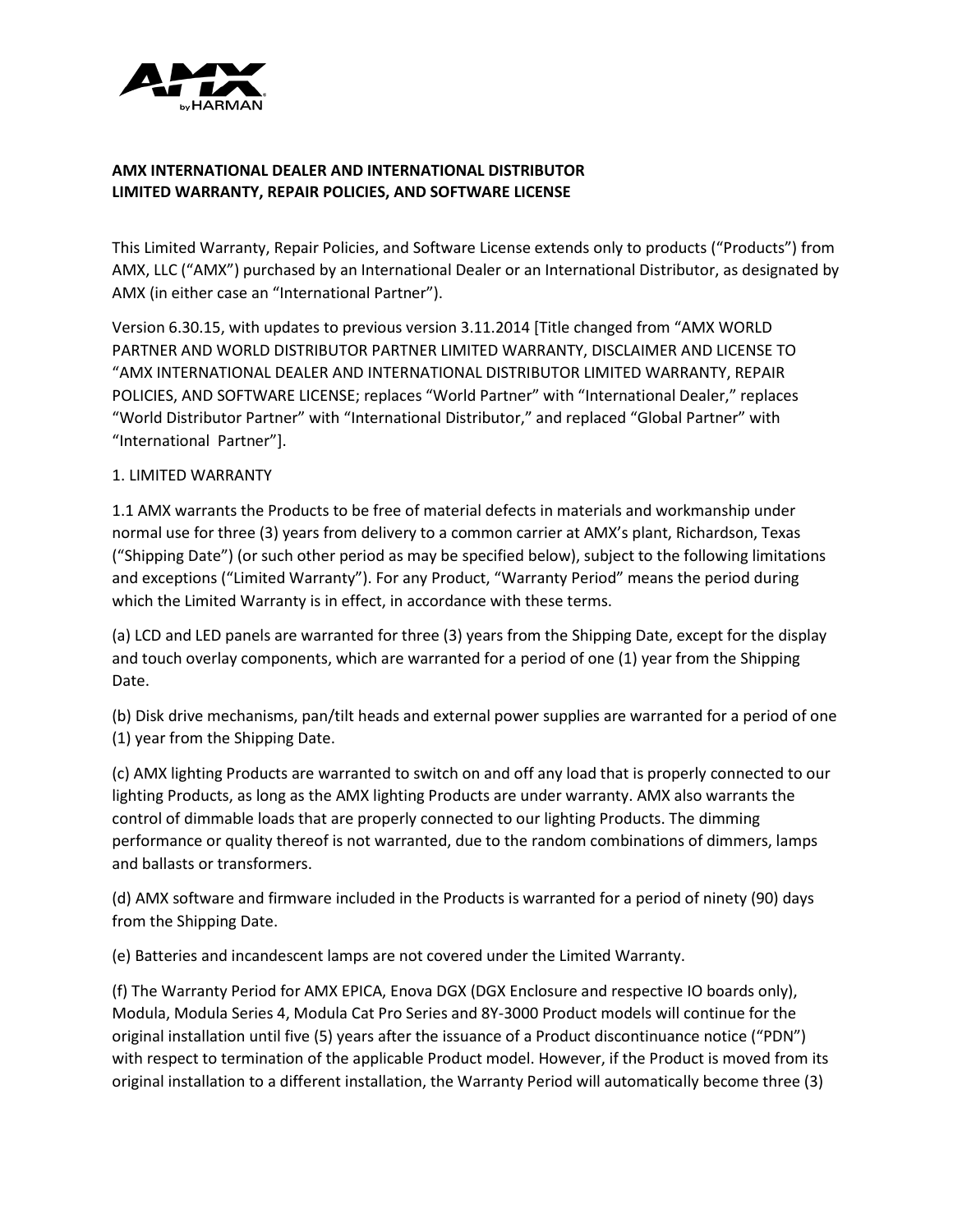

years from the Shipping Date and, if more than three (3) years have elapsed since the Shipping Date, the Warranty Period will automatically expire.

1.2 International Partner's sole and exclusive remedy for breach of any Product warranties hereunder will be limited to (at AMX's option) either (i) return of the Products and repayment of the prices paid by International Partner, net of shipping, insurance, taxes and other extraneous expenses ("Net Price"), or (ii) repair and replacement of defective parts of the Products. In addition, the Limited Warranty is subject to the following terms, conditions and limitations.

1.3 All Products returned to AMX require a return material authorization ("RMA") number. The RMA number should be requested from the AMX RMA department. The RMA number must be clearly marked on the outside of each box containing Product to be returned. The RMA is valid until thirty (30) days after issuance, at which time the RMA will be cancelled. Any shipments received that are not consistent with the RMA, or after the RMA has been cancelled, will be refused. AMX is not responsible for Products returned without a valid RMA number.

1.4 This Limited Warranty does not apply to (a) any AMX product that has been modified, altered or repaired by an unauthorized agent or improperly transported, stored, installed, used, or maintained; (b) damage caused by acts of nature, including flood, erosion, or earthquake; (c) damage caused by a sustained low or high voltage situation or by a low or high voltage disturbance, including brownouts, sags, spikes or power outages; or (d) damage caused by war, vandalism, theft, depletion, or obsolescence.

1.5 TO THE MAXIMUM EXTENT ALLOWED BY APPLICABLE LAW, AMX SHALL NOT BE LIABLE FOR ANY INCIDENTAL, CONSEQUENTIAL OR EXEMPLARY DAMAGES, OR FOR ANY LOST PROFITS, PERSONAL INJURY OR PROPERTY DAMAGE, INCLUDING SUCH DAMAGES TO THE EXTENT CAUSED BY ANY PRODUCTS OR BY THE FAILURE OF ANY PRODUCTS TO PERFORM AS WARRANTED. AMX'S LIABILITY FOR ALL DAMAGES OF ANY KIND WITH RESPECT TO EACH PRODUCT IS LIMITED TO THE PAYMENTS ACTUALLY RECEIVED BY AMX FOR THE PRODUCT. ANY CLAIM BY INTERNATIONAL PARTNER HEREUNDER MUST BE ASSERTED WITHIN ONE YEAR AFTER INTERNATIONAL PARTNER KNOWS OR SHOULD REASONABLY KNOW OF THE CLAIM. INTERNATIONAL PARTNER HEREBY WAIVES ANY CLAIMS NOT ASSERTED WITHIN THAT PERIOD.

1.6 THE LIMITATIONS OF LIABILITY SET FORTH HEREIN APPLY WHETHER DAMAGES ARE CLAIMED UNDER BREACH OF CONTRACT, TORT (INCLUDING NEGLIGENCE AND STRICT PRODUCT LIABILITY), BREACH OF WARRANTY OR ANY OTHER THEORY OF RECOVERY. THE LIMITATIONS OF LIABILITY SET FORTH HEREIN WILL BE EFFECTIVE EVEN IF AMX OR AN AUTHORIZED REPRESENTATIVE OF AMX HAS BEEN ADVISED OF THE POSSIBILITY OF ANY SUCH DAMAGES.

1.7 Some jurisdictions do not allow the limitation or exclusion of incidental or consequential damages for certain Products. In such jurisdictions, the limitations and exclusions set forth herein apply only to the extent permitted by applicable law. The Limited Warranty provided herein gives International Partner specific legal rights. International Partner may also have other rights in a particular jurisdiction. International Partner is advised to consult applicable law for a full determination of rights.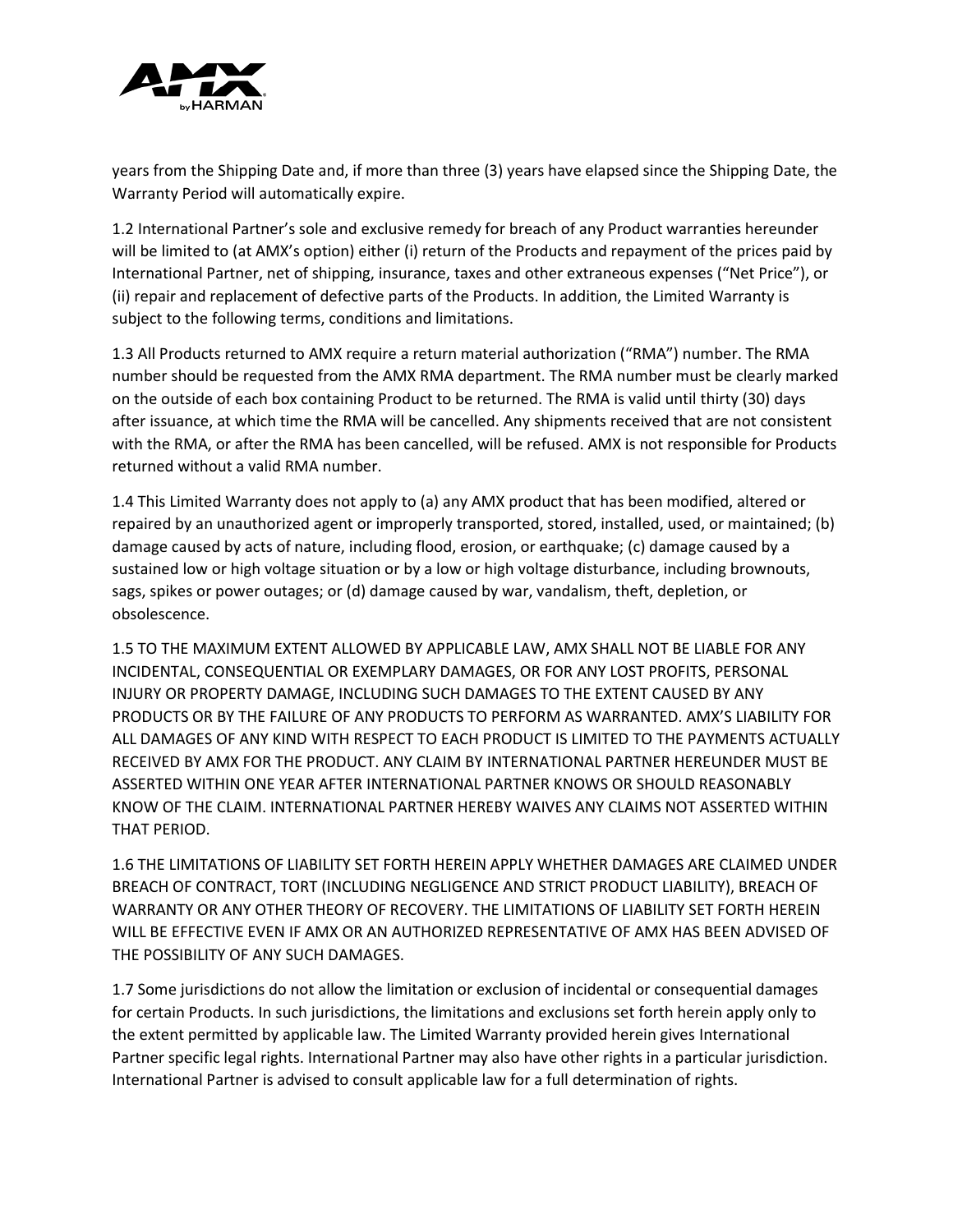

1.8 OTHER THAN THE LIMITED WARRANTY EXPRESSLY SET FORTH HEREIN, AMX MAKES NO OTHER WARRANTIES, EXPRESS, IMPLIED, WRITTEN, ORAL OR STATUTORY, INCLUDING ANY IMPLIED WARRANTIES OF MERCHANTABILITY OR FITNESS FOR A PARTICULAR PURPOSE AND ANY WARRANTIES OTHERWISE ARISING FROM A COURSE OF DEALING, COURSE OF PERFORMANCE OR USAGE OF TRADE. AMX RESERVES THE RIGHT TO MODIFY OR DISCONTINUE DESIGNS, SPECIFICATIONS, WARRANTIES, PRICES, AND POLICIES WITHOUT NOTICE.

# 2. WARRANTY REPAIR POLICY

2.1 Subject to the terms, conditions and limitations set forth herein, AMX will, at no cost to International Partner, repair any material Product defect due to materials or workmanship issues reported during the applicable Warranty Period.

2.2 International Partner is responsible for in-bound freight and AMX is responsible for out-bound ground freight expenses. AMX will complete the repair and ship the Product within five (5) business days after AMX's receipt of the Product, unless AMX has provided notice within that period that the repair cannot be completed within five (5) business days.

2.3 The Warranty Period for Products repaired will be ninety (90) days from Shipping Date or the balance of the original Product's Warranty Period, whichever is greater.

2.4 Products that are returned and exhibit signs of damage or unauthorized use will be processed under the non-warranty repair policy set forth below.

2.5 AMX will continue to provide warranty repair services for the remainder of the applicable Warranty Period for Products discontinued or replaced pursuant to AMX's issuance of a PDN.

#### 3. NON-WARRANTY REPAIR POLICY

3.1 Products that do not qualify to be repaired under the preceding warranty repair policy due to expiration of the Warranty Period, misuse, unauthorized use or failure to meet any of the other conditions set forth herein may be repaired under the terms of this "Non-Warranty Repair" policy.

3.2 Non-Warranty Repair is a billable service.

3.3 Products repaired under this Non-Warranty Repair policy will carry a Limited Warranty on material and workmanship for ninety (90) days after the applicable Shipping Date.

3.4 AMX will notify International Partner of the cost of repair, if the cost is greater than the Standard Repair Fee, within five (5) days after receipt. The "Standard Repair Fee" is the amount specified as such at AMX.com at the time the Product is received. All Non-Warranty Repairs are subject to an evaluation fee, also specified at AMX.com, which will be payable if International Partner chooses not to go ahead with the repair.

3.5 International Partner must provide a Purchase Order for Products returned for Non-Warranty Repair, or credit card number, within five (5) days after notification from AMX, or the Product will be returned to International Partner at International Partner's expense.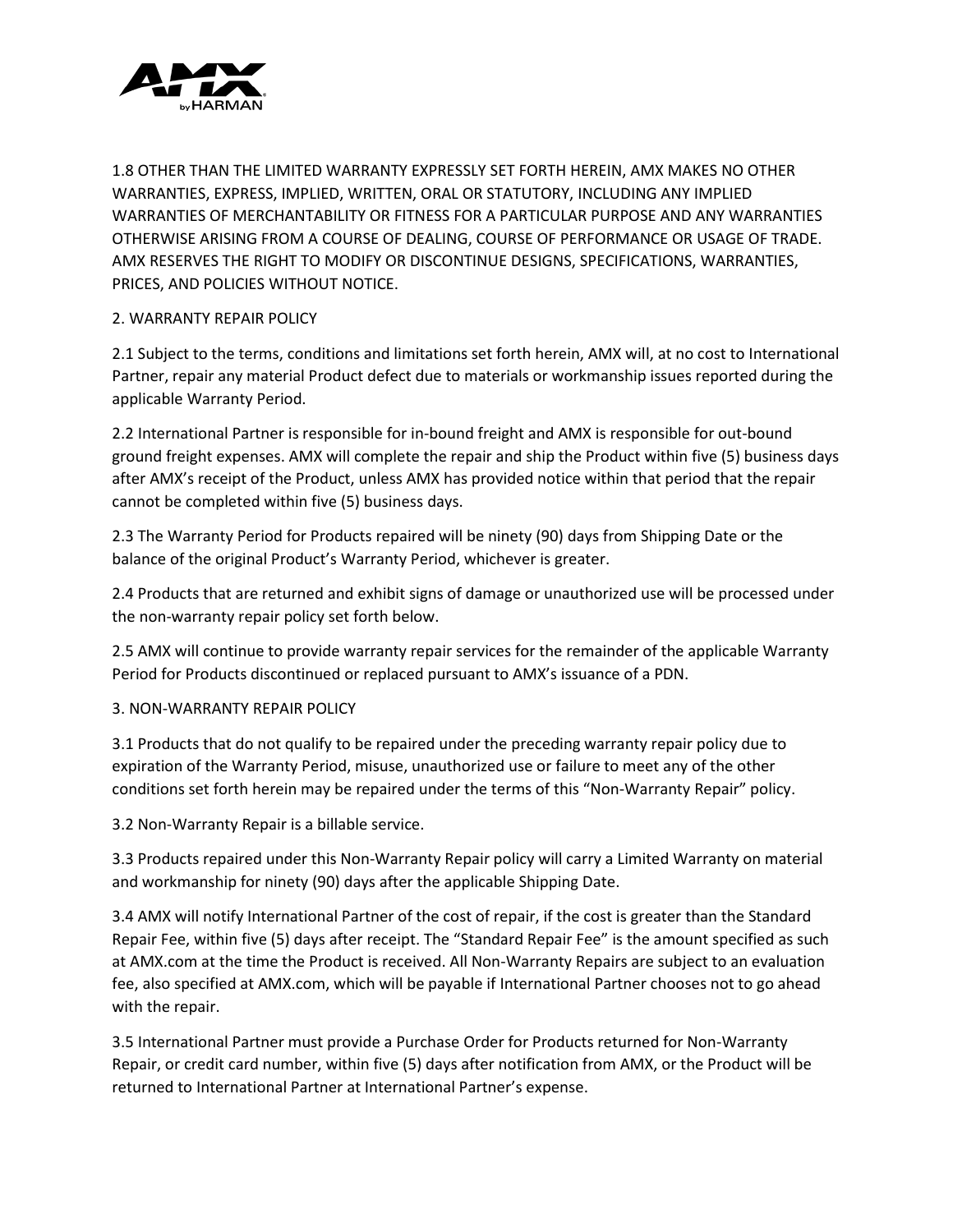

3.6 International Partner will be responsible for in-bound and out-bound freight expenses for all Non-Warranty Repairs.

3.7 Each Non-Warranty Repair is subject to AMX's prior approval on a case-by-case basis. Products approved for Non-Warranty Repair will be repaired within ten (10) business days after International Partner is notified of AMX's approval of the Non-Warranty Repair, unless AMX has provided notice within that period that the repair cannot be completed within ten (10) business days.

3.8 Products that are not approved for Non-Warranty Repair will be returned to International Partner at International Partner's expense.

# 4. ADVANCE REPLACEMENT POLICY – WITHIN 6 MONTHS

4.1 Subject to the following terms and conditions, if a material Product defect due to materials or workmanship issues is reported during the first six (6) months of the Warranty Period, in addition to any repair services to which International Partner may be entitled under the Warranty Repair Policy, subject to availability, International Partner may receive a replacement for the Product ("Advance Replacement").

4.2 To help maintain International Partner and AMX records, a purchase order for the Advance Replacement will be required from International Partner.

4.3 Within one (1) business day after AMX's receipt of a purchase order for an Advance Replacement during the first six (6) months of the Warranty Period, if an Advance Replacement is available, AMX will ship the Advance Replacement by reputable priority courier service.

4.4 International Partner will be invoiced only for the price of the Advance Replacement, but not the freight.

4.5 Subject to the terms and conditions of the above Limited Warranty, AMX will issue an RMA for the defective Product.

4.6 To be eligible for credit against amounts paid for an Advance Replacement, International Partner must return the defective Product at its expense within thirty (30) days after issuance of the RMA.

4.7 A credit will be applied to International Partner account within fifteen (15) business days after receipt (within the above period) and verification of the defective Product. The actual amount of credit will be determined by AMX based on the condition and completeness of the Product returned.

4.8 AMX will continue to provide Advance Replacement support, per the above-mentioned guidelines, for a Product that has been discontinued via a PDN. However, after a Product is discontinued, AMX has sole discretion as to whether the Advance Replacement provided is a replacement for the Product originally purchased or a new Product that has replaced it.

#### 5. ADVANCE REPLACEMENT POLICY – MONTHS 7 TO 12

5.1 If a Product defect due to material or workmanship issues is reported after the first six (6) months of the Warranty Period, but before the earlier of twelve (12) months after the Shipping Date or the end of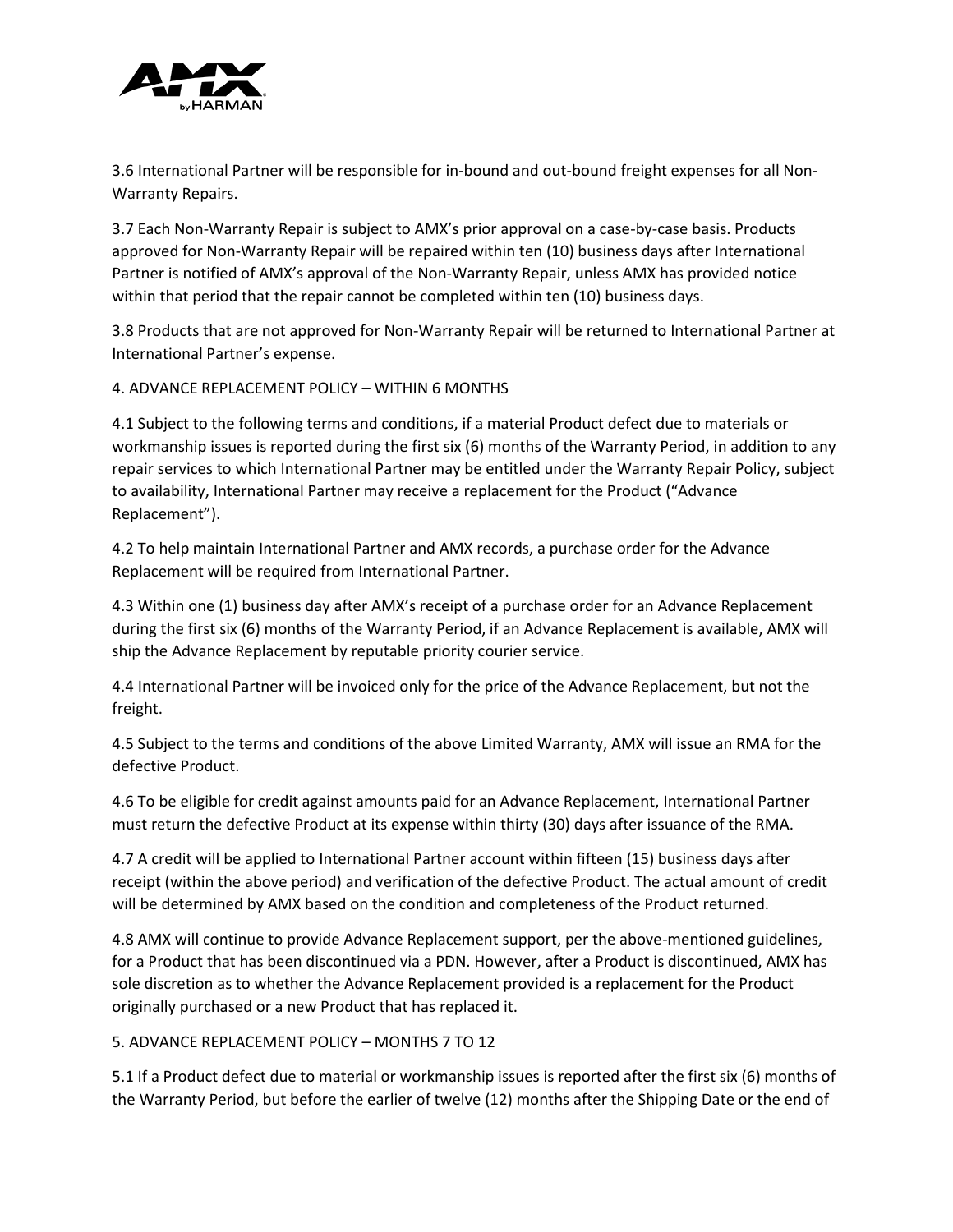

the Warranty Period, subject to availability, an Advance Replacement may be provided under the same terms and conditions as set forth above; provided that International Partner will be charged a nonrefundable fee equal to twenty percent (20%) of the price of the Advance Replacement.

### 6. RETURN FOR CREDIT

6.1 International Partner may, during the first six (6) months of the applicable Warranty Period, return any Product purchased hereunder and receive a credit under the following terms and conditions.

6.2 The credit will initially be determined as set forth below, but will be reduced based on the physical condition and completeness of the returned components by such amount as determined by AMX in its sole discretion. The credit will be applied to International Partner account within fifteen (15) business days after receipt and verification of the returned Product.

6.3 The maximum credit for a Product returned within the three (3) month period beginning on the Shipping Date will be one hundred percent (100%) of the original Net Price, if the Product has not been opened. For Product returned in such timeframe that has been opened, the maximum credit will be eighty-five percent (85%) of the original Net Price.

6.4 The maximum credit for a Product returned after the above three (3) month period but within six (6) months after the Shipping Date will be eighty-five percent (85%) of the original Net Price, if the Product has not been opened. For Product returned in such timeframe that has been opened, the maximum credit will be seventy-five percent (75%) of the original Net Price.

6.5 AMX reserves the right to disallow any returns of Product for credit after the issuance of a PDN by AMX for such Product. A PDN will be effective upon publication, including by posting of the PDN at AMX.COM.

# 7. RETURN FOR CREDIT – INTERNATIONAL DISTRIBUTOR

7.1 If International Partner is an authorized International Distributor, then Return for Credit policy set forth above will be subject to the following exceptions:

7.2 The initial six (6) month period during which the Return for Credit policy normally applies to a Product is extended to eight (8) months.

7.3 The maximum credit for a Product returned within the four (4) month period beginning on the Shipping Date will be one hundred percent (100%) of the original Net Price, if the Product has not been opened. For Product returned in such timeframe that has been opened, the maximum credit will be eighty-five percent (85%) of the original Net Price.

7.4 The maximum credit for a Product returned after the above four (4) month period but within eight (8) months after the Shipping Date will be eighty-five percent (85%) of the original Net Price, if the Product has not been opened. For Product returned in such timeframe that has been opened, the maximum credit will be seventy-five percent (75%) of the original Net Price.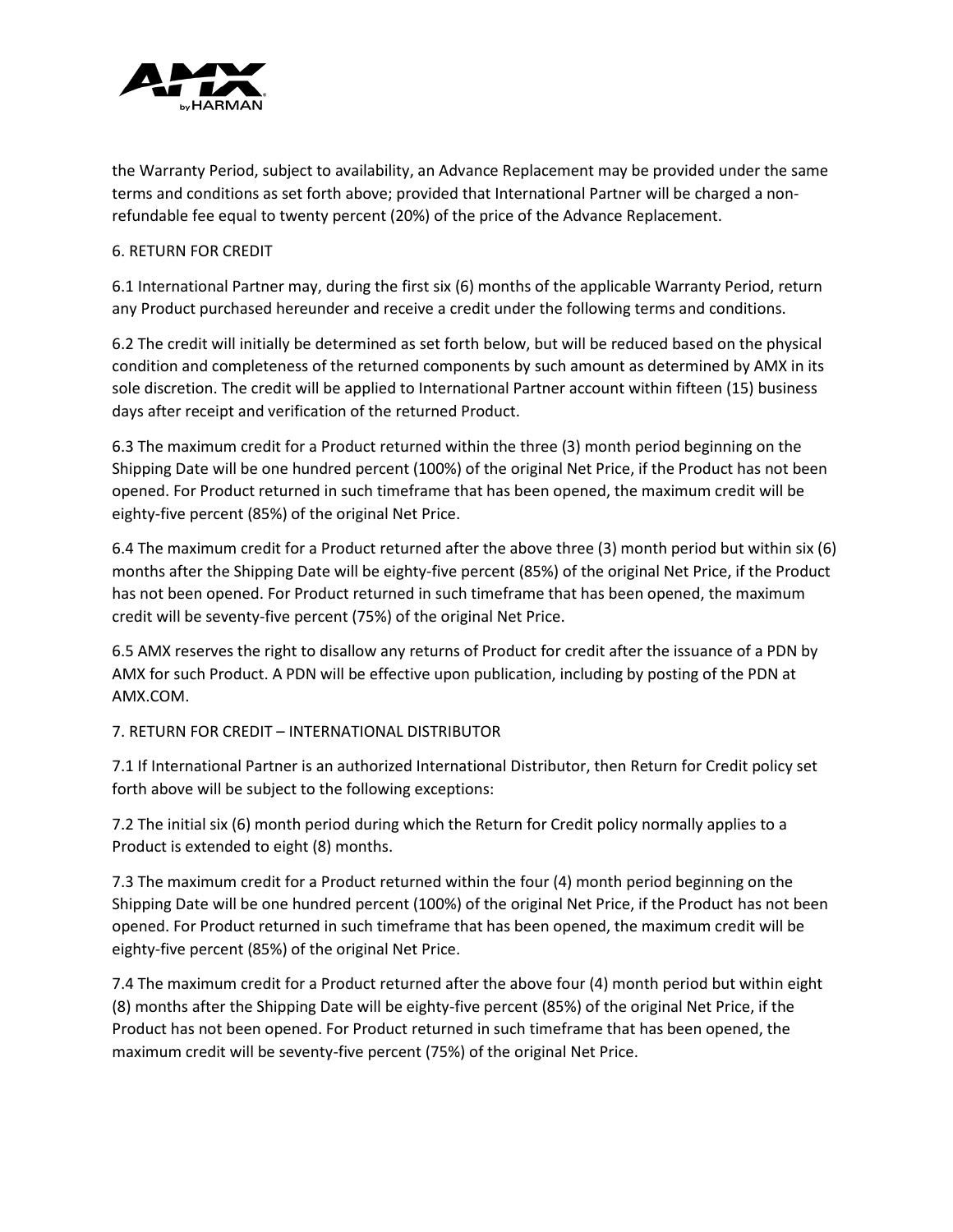

7.5 AMX reserves the right to disallow any returns of Product for credit after the issuance of a PDN by AMX for such Product. A PDN will be effective upon publication, including by posting of the PDN at AMX.COM.

#### 8. AMX INTERNATIONAL PARTNER SOFTWARE LICENSE

8.1 Subject to the terms of this AMX International Partner Software License ("License"), AMX hereby grants to International Partner a non-exclusive, non-transferable license, within such territory as may be specified by AMX, to use the AMX Software, in object code form only, solely for purposes of (i) demonstrating and marketing Products to potential purchasers of the Products for end use ("End Users"), (ii) granting sublicenses to End Users to use the AMX Software solely in conjunction with the applicable Product with which the AMX Software is provided ("End User Licenses"), and (iii) providing Product support to End Users of the Products. The AMX Software is licensed, not sold. This license does not grant International Partner the right to create derivative works of the AMX Software.

8.2 "AMX Software" means all software provided by AMX hereunder (including software and firmware embedded in the Products and custom software, including the encoding of graphical images for specific audio/video switching solutions), including any subsequent modifications, enhancements, improvements or updates provided hereunder. Please refer to the README.TXT file on the compact disc or download for further information regarding the components of the AMX Software.

8.3 The AMX Software is subject to restrictions on distribution described in this License. Except as expressly provided herein, International Partner shall not, and shall not permit any End User or other person to, disclose, display, loan, publish, transfer (whether by sale, assignment, exchange, gift, operation of law or otherwise), license, sublicense, copy, or otherwise disseminate the AMX Software. International Partner shall not reverse engineer, decompile or disassemble the AMX Software.

8.4 The AMX Software is owned by AMX and is protected by United States copyright laws, patent laws, international treaty provisions, and/or State of Texas trade secret laws. International Partner may make copies of the AMX Software solely for backup or archival purposes. International Partner may not copy the written materials accompanying the AMX Software.

8.5 AMX RESERVES THE RIGHT, IN ITS SOLE DISCRETION, TO TERMINATE THIS LICENSE FOR ANY REASON UPON WRITTEN NOTICE TO INTERNATIONAL PARTNER. In the event that AMX terminates this License, the International Partner shall return or destroy all originals and copies of the AMX Software to AMX and certify in writing that all originals and copies have been returned or destroyed.

8.6 Portions of the AMX Software may, from time to time, as identified in the AMX Software, include pre-release code. Such pre-release code is not subject to any terms of the Limited Warranty. Without limiting the foregoing, pre-release code may not be at the level of performance, compatibility and functionality of the AMX Software covered by the Limited Warranty. The pre-release code may not operate correctly and may be substantially modified prior to final release or certain features may not be generally released. AMX is not obligated to make or support any pre-release code. ALL PRE-RELEASE CODE IS PROVIDED "AS IS" WITH NO WARRANTIES.